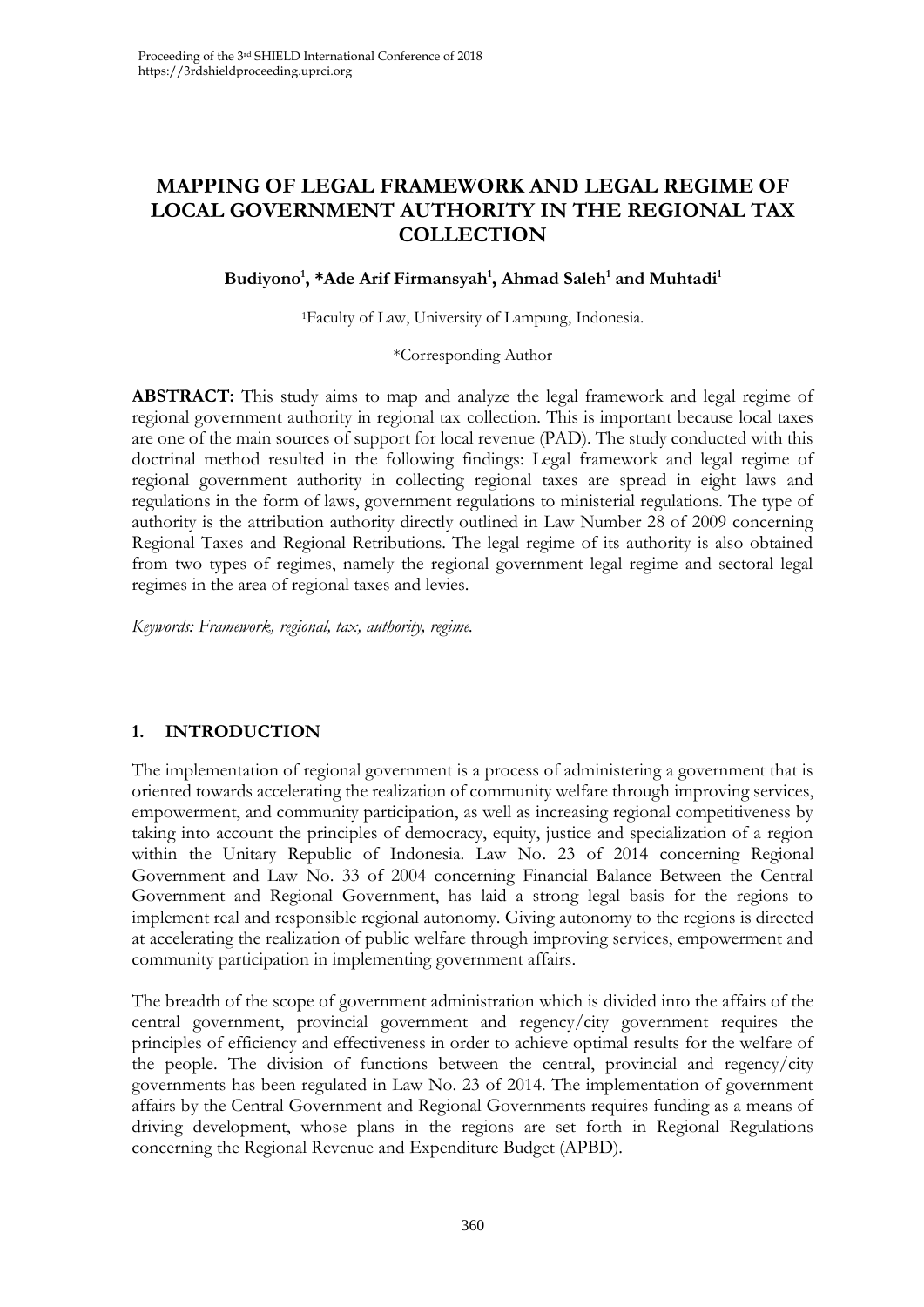One element of regional income in the Regional Budget is from the sector of regional taxes and retributions as an element of Regional Original Income (PAD). Regional taxes and levies are a form of levies by the state to the people, therefore Article 23A of the 1945 Constitution stipulates that "Taxes and other levies that are compelling for state purposes are regulated by law". Based on this provision, any compulsory levies are regulated by local laws or regulations as a form of legitimacy from the people's representatives' agreement which sits on the representative council. Based on these conditions, this paper will describe the mapping of the legal framework and the legal regime of regional government authority in collecting local taxes as the direction of legal policy in local tax collection by the regional government.

## **2. LITERATURE REVIEW**

Tax is one of the sources of state revenue which is very important for the implementation and improvement of national development as a Pancasila experience that aims to improve prosperity and people's welfare (Rusjidi, 2008). According to Rochmat Soemitro, taxes are people's contributions to the state treasury based on the law (which is forced) by not getting lead services (counter-achievement) which can be directly directed and used to pay for public expenditure (Yuswanto, et.all, 2013). According to the Law of KUP, Tax is a compulsory contribution to the state owed by an individual or entity that is a force based on the Law by not getting compensation directly and used for state needs for the greatest prosperity of the people ". As according to Ahmadi (2006) Tax as a source of funds to fulfill the community's living facilities organized by the government requires a rule of law so that it can be implemented legally and can be obeyed by the community. Provisions regarding taxes must be based on the Act carried out with the approval of the people through their representatives, namely the House of Representatives (DPR).

In terms of law, tax is an engagement in the scope of public law where one of the parties is a State that has the authority to force (Pudyatmoko, 2004). According to Brotodiharjo (2010), the characteristics inherent in taxes include the following:

- a. Tax is levied based on/with the strength of the law and the rules for its implementation,
- b. In the payment of taxes it cannot be shown that there is an individual counterpart of the government,
- c. Taxes are collected by the State, both by central and regional governments,
- d. Tax is intended for government expenditures, which if the income is still in surplus, is used to finance public investment,
- e. Tax can also finance goals that are not budgetary, namely regulating.

The state has the authority to collect taxes in the event that the implementation of such authority is intended solely to fill the State treasury or for other purposes to be achieved which are not directly related to filling in the State treasury is the relevant State policy (Sugiharti and Muttaqin, 2005).

According to Bagir Manan (2000), authority in legal language is not the same as power (*macht*). Power only describes the right to do or not act. In law, authority also means rights and obligations (*rechten en plichten*). Philipus M. Hadjon (1994), argues that authority is obtained through three sources, namely: attribution, delegation, and mandate. The authority for attribution is usually outlined through the distribution of state power by the Constitution, the authority of delegations and mandates is the authority that comes from delegation.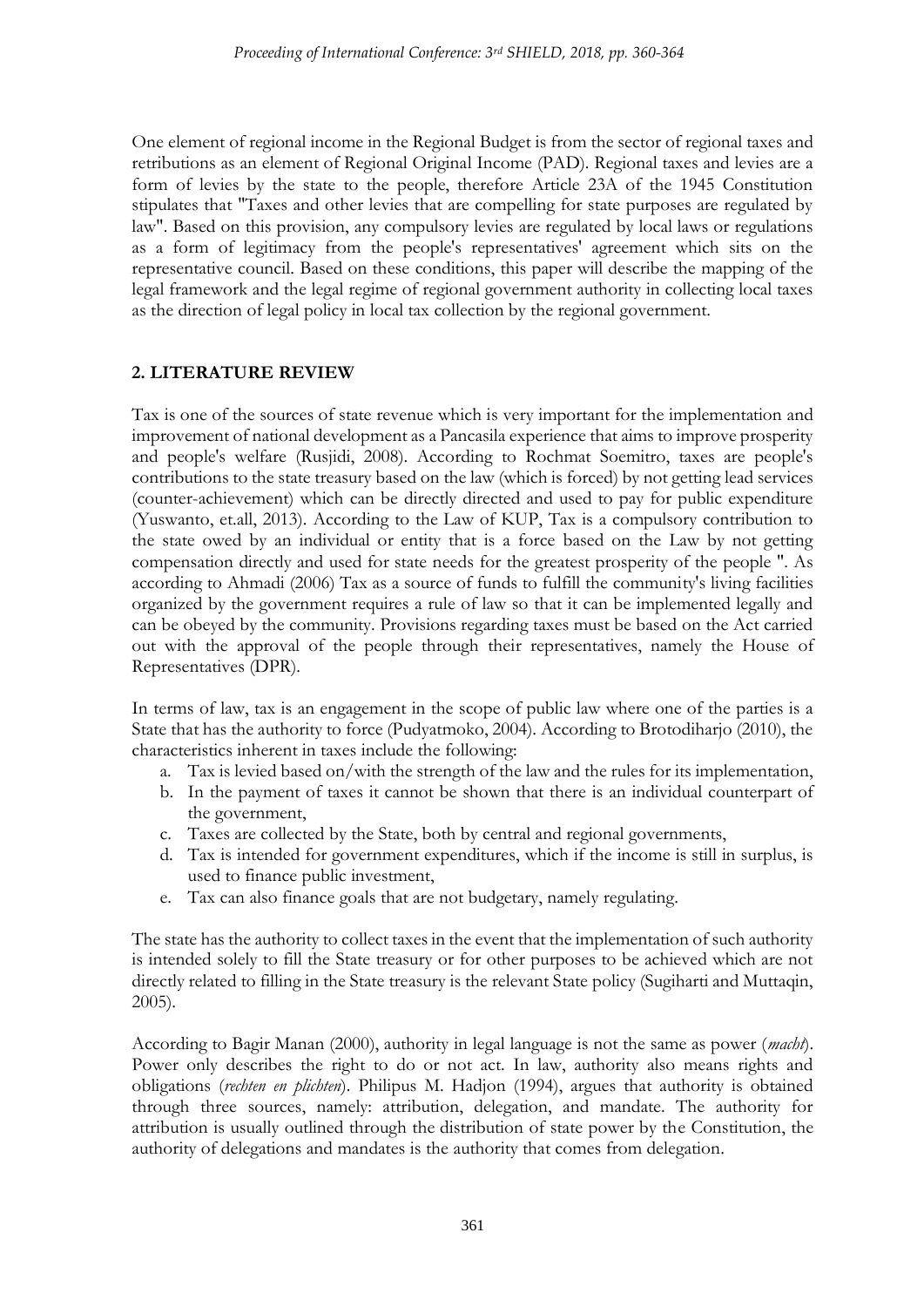### **3. RESEARCH METHODS**

This research is done by corridor of doctrinal research which only use secondary data. The legal research model is a comprehensive and analytical study of primary legal materials and secondary legal materials. The problem approach uses a statutory approach and a conceptual approach (Mahmud, 2005). The data were analyzed qualitatively by describing the data generated from the research into the form of explanation systematically so as to obtain a clear picture of the problem under study, the results of data analysis then concluded deductively.

## **4. DISCUSSIONS AND ANALYSIS OF RESULTS**

Mardiasmo stated that in the framework of implementing financial autonomy and decentralization, local governments are expected to have greater independence (Yuswanto, 2012). One form of independence is sustained by aspects of regional income in the form of regional tax revenues. Local tax collection is based on the aspects of authority owned by the regional government, and the authority is obtained through legislation.

The following table one will map legislation that functions as a legal framework for local governments in carrying out regional tax collection.

| Table 1 Legal Framework for Regional Tax Collection Authority |                                                                                                                                                                                                                                                                                                                                      |
|---------------------------------------------------------------|--------------------------------------------------------------------------------------------------------------------------------------------------------------------------------------------------------------------------------------------------------------------------------------------------------------------------------------|
| No.                                                           | Jenis Peraturan Perundang-Undangan Types of Legislation                                                                                                                                                                                                                                                                              |
| 1.                                                            | Law Number 6 of 1983 concerning General Provisions and Tax<br>Procedures                                                                                                                                                                                                                                                             |
| 2.                                                            | Law Number 19 of 1997 concerning Tax Collection with Forced Letters                                                                                                                                                                                                                                                                  |
| 3.                                                            | Law Number 33 of 2004 concerning Financial Balance between the<br>Central Government and Regional Governments                                                                                                                                                                                                                        |
| 4.                                                            | Law Number 28 of 2009 concerning Regional Taxes and Regional Levies                                                                                                                                                                                                                                                                  |
| 5.                                                            | Law Number 23 Year 2014 concerning Regional Government                                                                                                                                                                                                                                                                               |
| 6.                                                            | Government Regulation Number 58 of 2005 concerning Management of<br>Regional Finance                                                                                                                                                                                                                                                 |
| 7.                                                            | Government Regulation Number 69 of 2010 concerning Procedures for<br>Granting and Utilizing Incentives for Collection of Regional Taxes and<br>Regional Levies                                                                                                                                                                       |
| 8.                                                            | Minister of Home Affairs Regulation Number 13 of 2006 concerning<br>Guidelines for Regional Financial Management, as amended by Minister<br>of Home Affairs Regulation Number 59 of 2007 concerning Amendment<br>to Minister of Home Affairs Regulation Number 13 of 2006 concerning<br>Guidelines for Regional Financial Management |

Source: data processed, 2018.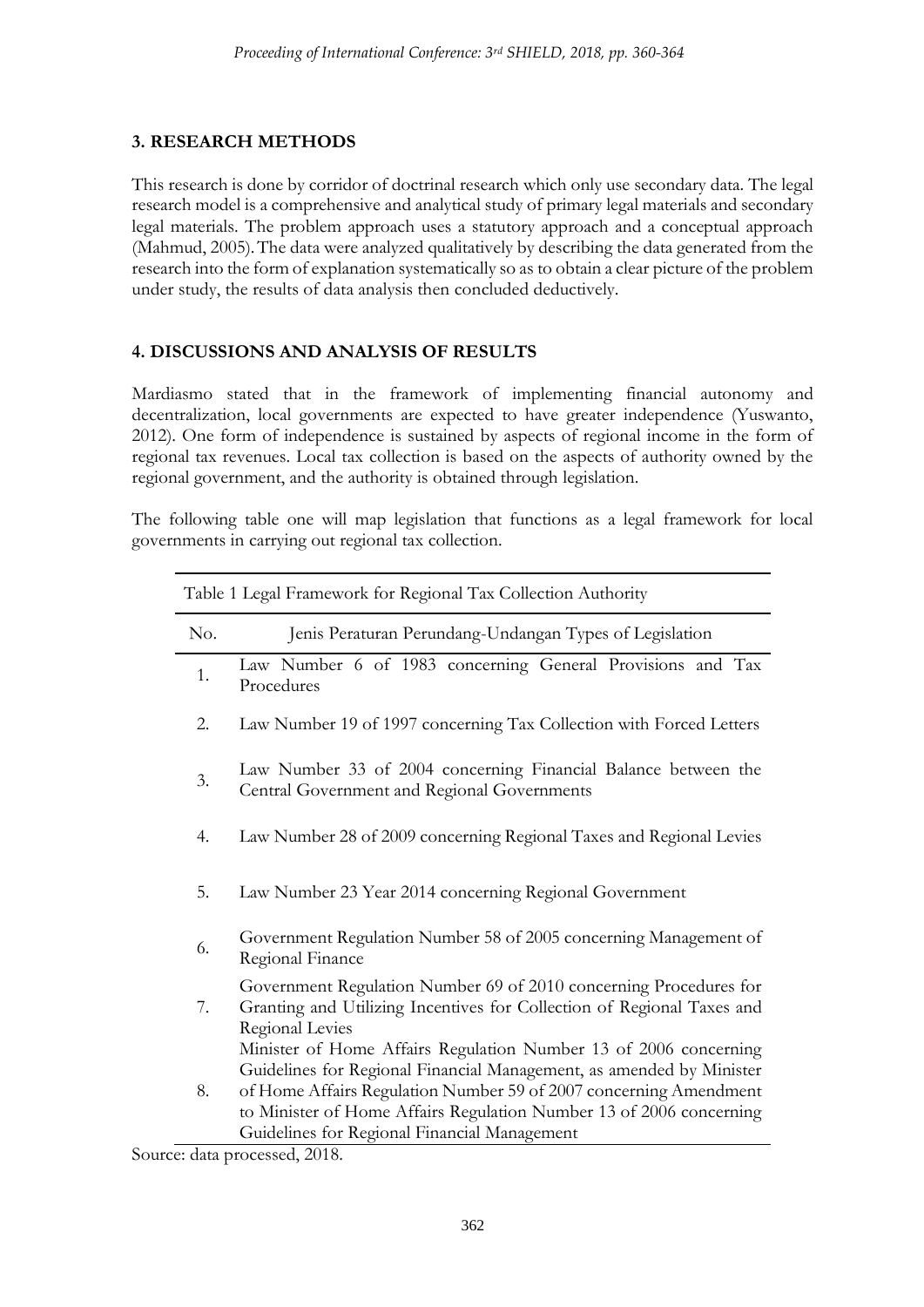From the results of mapping legislation in table one, it is known that there are at least eight laws and regulations relating to the legal framework and the legal regime of regional government authority in the collection of scattered regional taxes in the form of laws, government regulations to ministerial regulations. Nationally, laws governing regional tax provisions are regulated together with provisions concerning regional retribution. The legal basis for regional taxes is regulated in Law Number 28 of 2009 concerning Regional Taxes and Regional Levies. Based on the provisions of Article 2 of Law No. 28 of 2009, there are various types of taxes in the provinces and regencys/cities which are closed lists.

Types of provincial taxes include Motor Vehicle Tax, Motor Vehicle Transfer Fee, Motor Vehicle Fuel Tax, Surface Water Tax, and Cigarette Tax. While regencys/cities are given the authority to collect Hotel Taxes, Restaurant Taxes, Entertainment Taxes, Advertising Taxes, Street Lighting Taxes, Non-Metallic Minerals and Rocks Taxes, Parking Taxes, Groundwater Taxes, Swallow Bird Nest Taxes, Rural and Urban Land and Building Taxes (PBB-PP), and Fees for Acquiring Land and Building Rights (BPHTB).

The authority outlined in Law No. 28 of 2009 needs to be responded to well by the regional government for the purpose of regional community welfare. Regional taxes can be one component that can be optimized as one of the supporting elements of PAD. Therefore the local government should be able to effectively manage the policy in the regional tax sector based on its authority.

The type of authority in accordance with the theoretical framework described earlier is the attribution authority directly outlined in Law No. 28 of 2009 concerning Regional Taxes and Regional Retributions. Regarding the legal regime, the authority is presented in the following picture.



Source: Data processed, 2018. Fig. 1 Mapping the Regional Tax Authorization Legal Regime

#### **5. CONCLUSIONS**

The legal framework and legal regime of regional government authority in collecting local taxes are spread in eight laws and regulations in the form of laws, government regulations to ministerial regulations. The type of authority is the attribution authority which is outlined